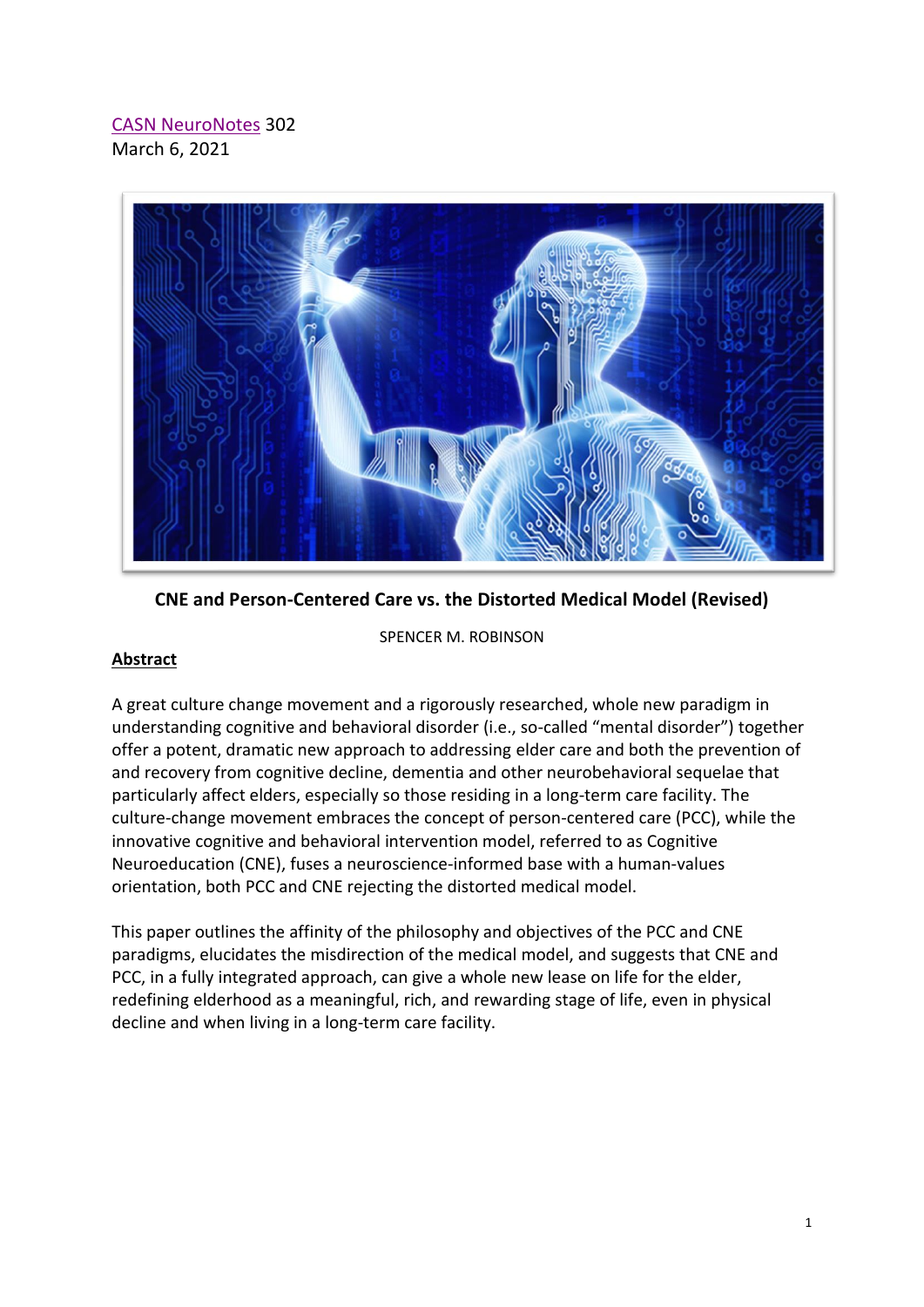### **The Culture Change Movement and the Distorted Medical Model**

There is a startling culture change movement that is gaining ever more traction within the community of caregivers for elders in long-term care facilities. This movement and the initiatives it inspires are referred to by a variety of similar terms, such as: person-centered care, patient-centered care, person-and family-centered care, resident-centered care, client-centered care, person-directed care, etc., which we will herein simply refer to generically as "person-centered care," and, though each of the different initiatives propose their own specific guidelines, they all embrace a philosophy that focuses on the humanity of care, recognizing that every individual is a unique personality, every long-term care resident an individual with a unique set of needs, and that life in a residential care facility need not, and most definitely *must not* deny the resident the fundamental right to maintain her/his individuality with dignity and respect. In this philosophy, the long-term care facility, rather than a place that simply provides for the rudimentary physical needs of a dead-end existence, becomes the hub of a nourishing environment that facilitates the engagement of life, providing challenge and growth to the fullest of each individual's capacity that continues to develop and expand, revealing new strengths and activities that excite the individual's interests and promote: a) a sense of accomplishment, b) bonding with others; c) joy of the moment; and d) a keen anticipation of the discoveries, camaraderie and achievements tomorrow may bring.

We refer to this culture change movement as startling because it repudiates the dominating medical model constructed on a distorted concept of pathology and the overuse of pharmaceuticals for every behavioral difficulty and physical discomfort that accrue in residents in the traditional nursing home or long-term care environment, "remediating" every condition through drugs that numb tactile sensation and cognitive and emotional reaction, stifling awareness and personality into a zombielike state for easy management. The medical model treats as pathological the physical and psychological manifestations of the distress of the dead-end environment, with its miasma of futility and its depressing, restrictive institutional structure lacking adequate social and physical outlets so necessary to physical and psychological/cognitive well-being, ignoring the individuality of the elder possessing social and psychological needs like everyone else, choosing instead to drug the elder rather than address unmet needs and the stagnant environment that induces distress and triggers the onset and progression of both physical and cognitive degeneration.

The culture change movement is startling when considering the strength of the personcentered care advocates' commitment and courage and most enlightened perspectives to resolutely resist the dominance of the commercial juggernaut of Big Med and Big Pharma and the pervasive dogma of the medical model, especially in the medical model's approach to pathologizing situations and circumstances whereby negative situations or pressures, particularly in situations perceived by an individual to be inescapable and of interminable duration, or of sudden, dramatic trauma inducing counteractions designed to obfuscate or distort reality as a built-in psychological defense mechanism protecting one's core psyche from the full realization of one's loss or the desperate position in which one has been entrapped, the resulting behavior labeled by the medical model as inappropriate, disruptive, uncooperative, unresponsive or even hostile or threatening, whereas, however, the problem is the situation, not the behavior, which, initially, is only a reaction to a situation,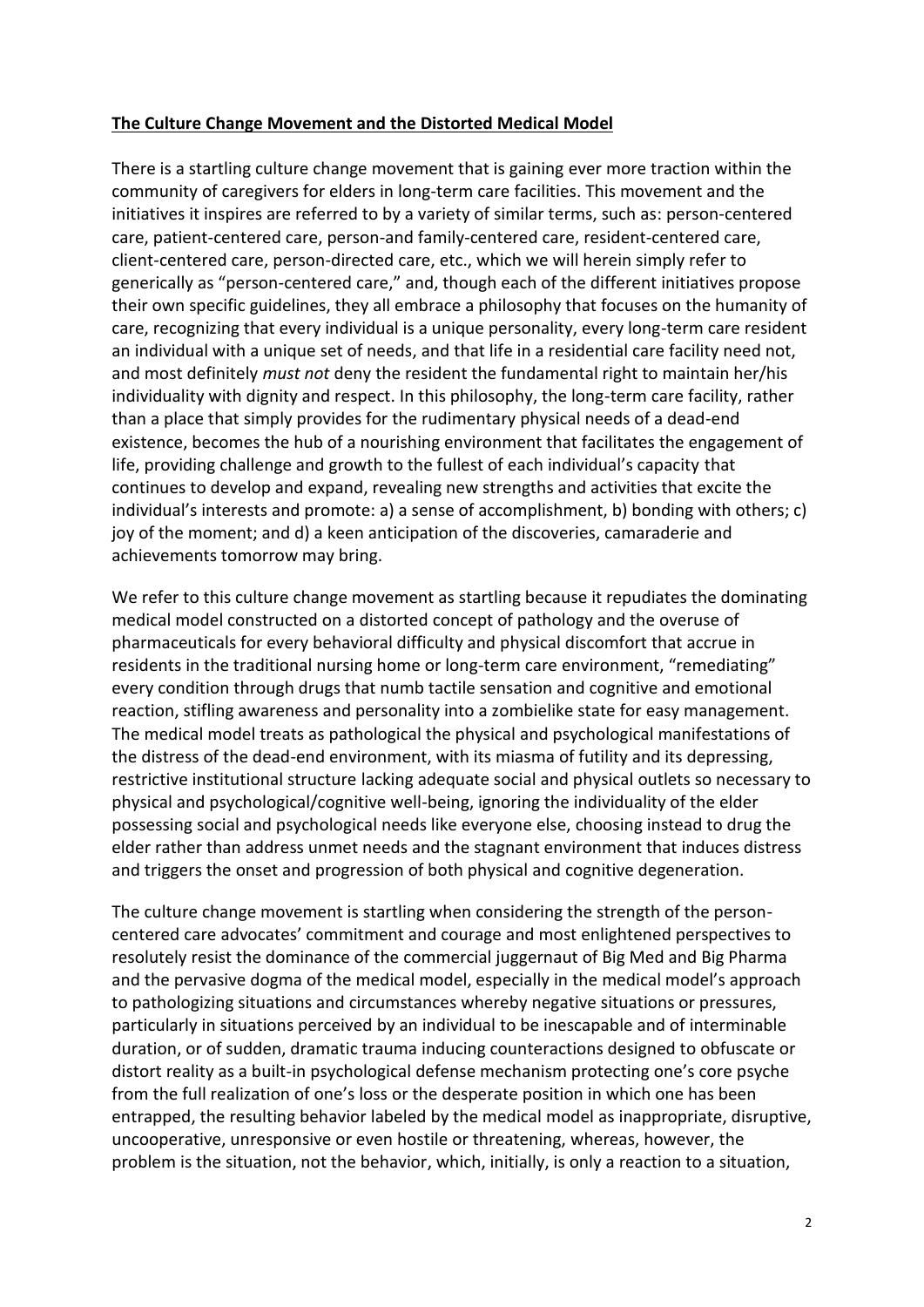that, if allowed to persist, in the long-term often results in serious cognitive disorder. It is the negative situation that must first be resolved, then inappropriate behavior can be modulated by *naturally* reestablishing cognitive integrity in eliciting and constantly reinforcing more positive, self-affirmative and productive behavioral outcomes.

To come to this realization in the face of Big Med bullying, and to dare to challenge the purported scientific authority of Big Med in rejecting the medical model, even when such progressive person-centered care advocates as the various national and regional Alzheimer's societies as well as many long-term care facilities that have fully implemented the person-centered care approach absolutely depend on medical advice and support, mostly from "experts" wholly indoctrinated in the medical model, is dramatic testimony to the amazing strength of conviction that the proponents of the person-centered care approach have in the integrity and efficacy of that approach drawn from a heartfelt humanitarian concern and a deep well of experience working directly with elders and providing care to individuals in all stages of dementia in long-term care facilities.

It is the experienced healthcare workers at the front line daily interacting directly with elders in long-term care and the responsive behaviors associated with dementia in addition to the more extreme behaviors falling under the umbrella of the equivocal diagnostic category of BPSD (behavioral and psychological symptoms of dementia) and those very residents in long-term care and individuals living with dementia themselves that are the real experts in the field. However, in spite of the valor of the advocates of the person-centered care approach and the inherent veracity of that approach, there remains a critical problem, which is, the tension in repudiating the medical model while simultaneously depending on the medical profession trained in the medical model. Not only does this tension create great conflicts between the person-centered care workers and the physicians, psychiatrists, psychologists, social workers and nurses treating the residents in the long-term care facility, but also drives a troublesome wedge between the person-centered care approach and the authority of the medical field that seeks to regulate all practices related to disease intervention and mental healthcare.

While the dramatic results in improvement in cognitive functioning, behavioral stability and sense of well-being of residents in long-term care facilities that have fully implemented a person-centered approach have convinced a number of medical professionals of the power and efficacy of the approach, the dogma of the medical model remains entrenched within the vast majority of the medical community simply unaware of the problem, indifferent for either lack of concern or for self-serving interests, or fearful of challenging the distorted concept of the pathology of behavior. In spite of the resistance of the medical community per se, many forward-thinking individuals within the medical community recognize that the drug-oriented, pathology obsessed approach to cognitive and behavioral disorganization is exceedingly narrow and theoretically vacuous – the fundamental nosology inconsistent and even contradictory, and, in clinical practice, often causing more harm than good. This nosology is transcribed in the *Diagnostic and Statistical Manual of Mental Disorders* (DSM) of the American Psychiatric Association, considered the "bible" of the field [the Europeanbased counterpart, the *International Classification of Diseases* (ICD), presents a similar nosology].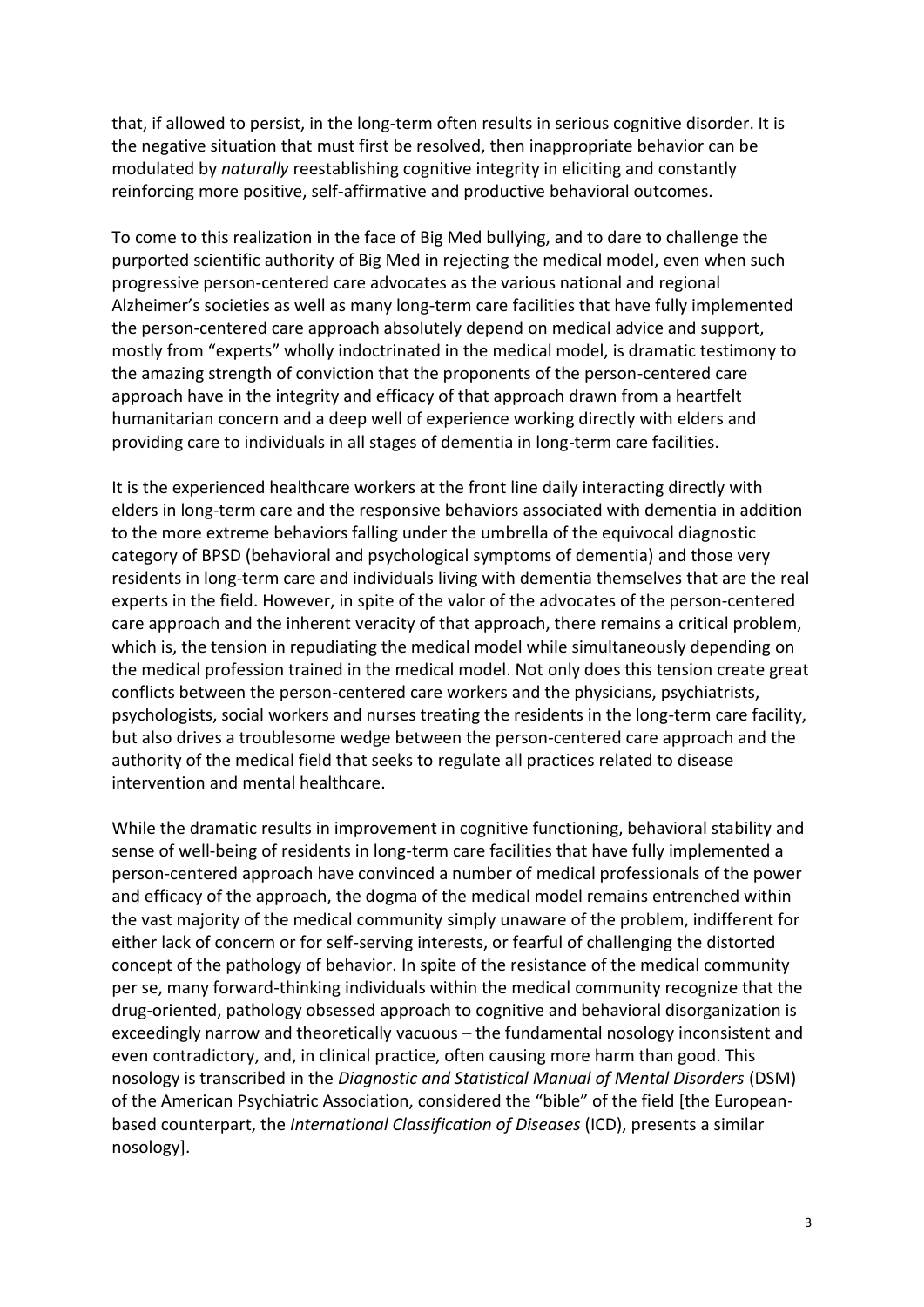Up to the fourth edition of the DSM (DSM-IV) the nosology totally ignored the most obvious fact that behavioral problems are very often basically problems in adjustment to environmental conditions and are frequently embedded within the context of a conjunction of tensions between social pressures, cultural constructions, self-concept and core values. DSM-IV gave some lip-service to the sociocultural dimensions of behavioral problems by introducing the Outline for Cultural Formulation, a sophomoric, vacuous view of the effect of social situations and cultural perspectives on behavior. The current fifth edition (DSM-5) claims to update and extend the Outline for Cultural Formulation, primarily through a ludicrous 16-item questionnaire [the Cultural Formulation Interview (CFI)] that attempts to define: a) an individual's cultural domain and the impact of that domain on the presenting clinical problem; and b) the individual's perception of the problem (as well as that of those identified as significant members of the individual's social network through the Informant Version of CFI) as a means to clarify diagnosis and "improve therapeutic efficacy."

In the DSM-5, just 10 out of more than 950 pages address the social and cultural impact on human behavioral outcomes and just 16 items on the CFI (17 on the Informant Version) propose to construct a revealing composite of the unique nature of an individual and define the presenting problem and its treatment from the individual's perspective. This approach most disturbingly reveals the utter lack of understanding of: a) the fundamental concepts of human behavior and the neurophysiology and cognitive processes of the antecedents of human behavior; b) the whole person as a unique individual; and c) the myriad intricate interactions of finely nuanced cultural and social dimensions by which every individual is self-defined and continuously and subtly but meaningfully redefined by the experiences of life unfolding day-by-day.

Like its earlier editions, the DSM-5 is based on categorizing some arbitrarily assembled behavioral characteristics (so-called "symptoms") as pathologies, i.e., organic disorders or diseases, distinguishable solely by a specific aggregate of symptoms – defining behavioral disorganization as fundamentally a biological process, and though giving some lip-service to social and cultural agents contributory to behavioral disorganization, the DSM-5 basically ignores environmental factors (inclusive of factors relating to lifestyle) as major causes of cognitive and behavioral dysfunction as well as organic pathology. Of course many instances of cognitive and behavioral dysfunction are sequelae of physical injury or organic pathology, but which was the initial cause, environmental factors resulting in organic pathology inducing cognitive and behavioral dysfunction, or environmental factors resulting in cognitive and behavioral dysfunction inducing organic pathology? In both cases the root of the problem is environmental, and these sociocultural factors must be addressed as the front line of intervention.

Paraphrasing Liah Greenfeld (2013), the DSM-5, in spite of its changes, simply carries on the fundamental problem of all the preceding DSM editions, that, predicated on the medical model of behavioral pathology, fail to provide a fundamental understanding of the human mental processes, i.e.; the human mind, and fail to answer the critical questions: 1) what is a dysfunctional human mind as opposed to a functional one, i.e.; what are the criteria for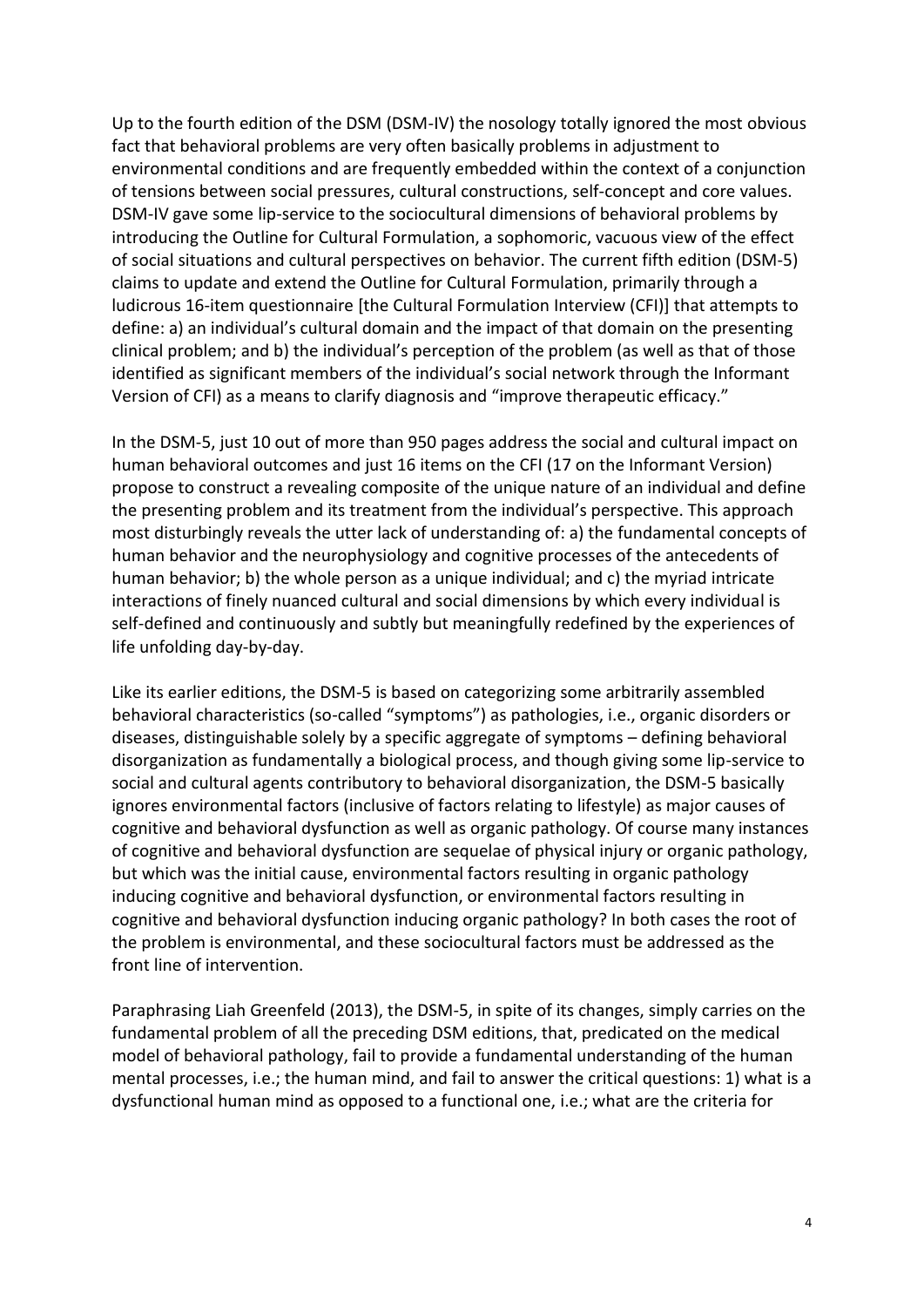determining whether a certain manner of cognitive reaction or character of behavior is dysfunctional or not, and most importantly, 2) what are the bases for such criteria and what are the causes of cognitive and behavioral dysfunction and the attendant principles by which such dysfunction may be remediated.

Because of its nearly exclusive biological focus and fundamental distortion of equating mind with brain, the medical model minimizes (in clinical practice, often repudiating) the role of the sociocultural environment in the adaptation and ongoing modification of human behavior in response to the interpretation of experience, basically ignoring the very components that motivate and drive human behavior and the essential sociocultural avenues by which cognitive and behavioral dysfunction may be remediated. Thus, the medical model and the DSM in all its editions neither reflect the reality of human experience nor provide any helpful understanding of cognitive or behavioral disorganization or realistic avenues of remediation thereof.

The essential problems with the DSM-5 and the entire medical model of mental health include: 1) the total lack of theoretical grounding; 2) the enormous overlap of so-called "symptoms" from one diagnostic category of so-called "mental disorder" to another; 3) the lack of definitive etiological bases distinguishing different alleged disorders; 4) the blind dismissal of the critical importance of the role of sociocultural factors as a source of cognitive disruption and psychological distress in the onset of cognitive and behavioral dysfunction as well as organic disorder; and 5) the growing number of alleged disorders in each subsequent edition of the DSM resulting in the medicalization (i.e., pathologization) of typical socialized defensive responses to different situations as shared cultural traits of a particular socioculturally defined population while ignoring the negative, destructive behavior inculcated by the "sick society." Within all this is the constant jockeying of selfserving interests for political power among the various factions competing for authority and influence in both professional and academic circles and a larger share of the vast commercial enterprise of Big Med and Big Pharma— the motivation is clear, as it cannot be denied that the medical/healthcare industry is the world's largest commercial sector, "Big Business" with a capital "B."

## **CNE and Person-Centered Care**

Cognitive Neuroeducation (CNE), an activities-based, social-integration-oriented modality for the prevention of and recovery from cognitive and behavioral disorder, signifies a major breakthrough in understanding and addressing the causes of cognitive and behavioral disorganization. In identifying the basic principles of brain-mind-behavior interaction, the CNE framework applies these principles to broadly stimulate and exercise the brain to build brain and cognitive reserves as a neuroprotective shield and renew or expand cognitive acuity in reclaiming or discovering one's selfhood and one's social instincts in engagement with others and one's environment.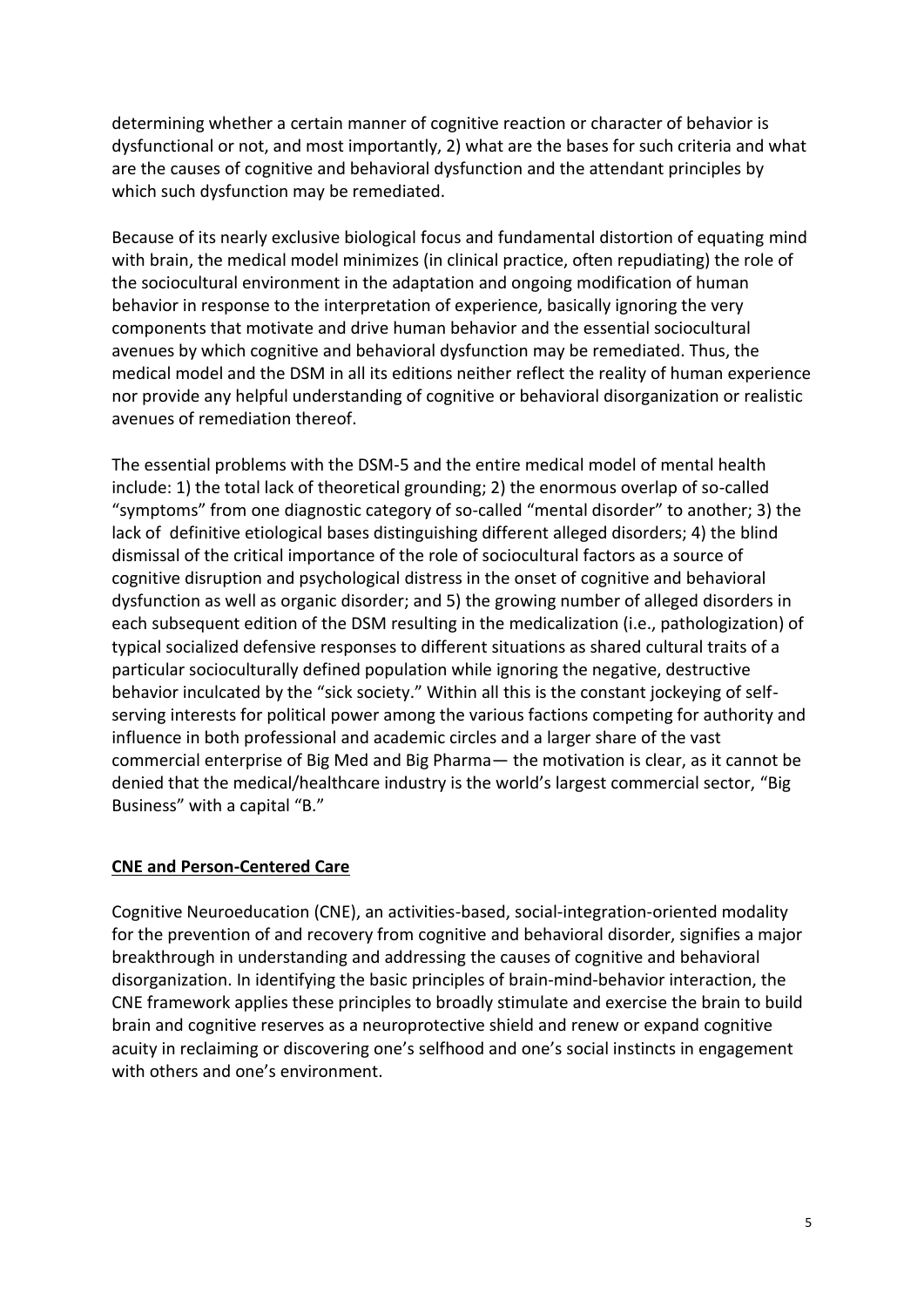The CNE curriculum, unique among all behavioral modalities and cognitive rehabilitation programs, centers on an enriched environment of highly eclectic learning and bonding activities in a cohesive group dynamic that combines high cognitive functionality with emotionally compelling social engagement that emphasizes group interaction and teamwork; individual responsibility; perspective taking; social context appraisal; empathetic, attentive listening; constructive feedback; individual initiative, facilitation of the voice of the individual, and the confirmation of self.

The major features that distinguish CNE from all other cognitive and behavioral intervention modalities are as follows:

## 1) *Originating from a platform with a proven track record*

CNE is derived from the highly vetted, highly successful cognitive rehabilitation modality Cognitive Enhancement Therapy (CET), which is backed by more than 15 years of clinical trial studies as well as a history of program outcomes from different mental health facilities running CET clinics, and formal recognition by the APA (American Psychological Association) and SAMHSA (The United States of America Substance Abuse and Mental Health Services Administration) [Robinson 2018, pp. 2-3]. A listing of CET background research reports and clinical trial results may be found in Robinson and CASN 2018.

### 2) *Theoretically grounded from basic principles validated by an extensive body of studies*

CNE is neuroscience-informed, built on well-established principles in a rigorous theoretical framework defining the antecedents of human behavior and the mechanisms in environmental-neurophysiological interactions that lead to cognitive and behavioral disorder and the prevention thereof and recovery therefrom. These principles are validated in an extensive body of studies, a representative example of which is presented in Robinson and CASN 2018.

## 3) *Inherently person-centered, human-values oriented*

While research-based and neuroscience-informed, CNE, like the person-centered culturechange movement in elder and dementia care, repudiates the distorted medical model, replacing a negative, pathologically oriented medical model with one that fosters human values with emphasis on the individual and an environment that provides enriching activities and promotes self-identity, social integration, the joys of companionship, the positive engagement of life and self-fulfillment.

### 4) *Provides the vital mental health component missing from person-centered care*

With its human-values emphasis, CNE can effectively address the missing component of person-centered care. This vital missing component is a dedicated framework and curriculum for the prevention of and recovery from dementia and other age-related neurobehavioral sequelae within a seamless person-centered intervention-care environment.

Cognitive decline and behavioral disorientation severely impact an individual's well-being. In addition, the stress placed on personal support workers (PSWs), other interprofessional staff as well the residents in a long-term care home (LTC) by the disruptions and difficulties caused by responsive behaviors or more serious so-called behavioral and psychological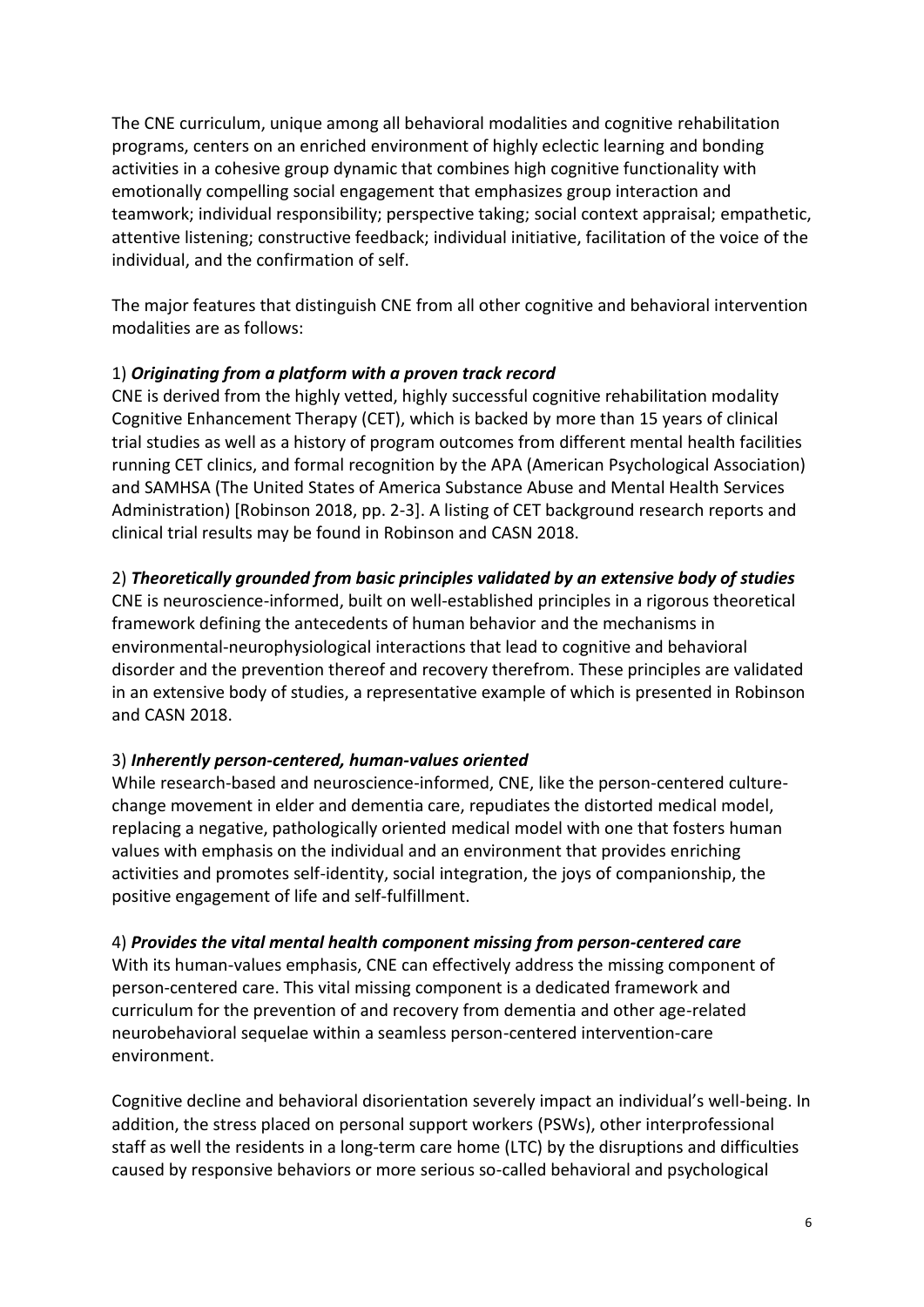symptoms of dementia (BPSD), can be wearing and produce a tense atmosphere disturbing the ambiance and harmony within the facility. Preventing cognitive decline and maintaining cognitive and behavioral stability while stimulating the cognitive growth of the residents fosters their self-fulfillment and more understanding and cooperation between residents and staff leading to more involvement of the residents in their own care, reducing the burden of care in more compatible, smoother-running care and living conditions.

CNE, with its rigorously researched base and legacy derived from a foundation with a proven track record, offers a real, viable efficacy in nonintrusive, nonpharmacological intervention in cognitive and behavioral disorder. CNE is founded on a major breakthrough in mental health. In distinction from conventional atheoretical, generally baseless psychotherapies with a history of dubious outcomes, CNE effectively rebuilds cognitive acuity and behavioral balance even in the presence of organic damage (where tissue damage has not exceeded a threshold of neuroplasticity), while both supporting and enhancing the person-centered environment of care in a seamless person-centered intervention-care model with the principles and philosophy of the person-centered care movement built into CNE and fully implemented within its framework from its inception.

# 5) *Ready framework for intergenerational programming and building strong community connection*

CNE, restoring and expanding cognition and balancing behavior through a *cohesive group dynamic*, can provide intergenerational programming and community mental health services through its highly flexible curriculum and group structure, expanding the social network of the program participants as well as the services provided by the retirement or long-term care home.

"It has been demonstrated that well-designed contact between people from the broader community and nursing-home residents contributes to the psychological well-being and physical health of the residents (Chamberlain, Fetterman and Maher 1994; Lambert, Dellmann-Jenkins and Fruit 1990; Newman, Lyons and Onawola 1985; Ward, Kamp and Newman 1996). There are also potential educational and attitudinal benefits for those who visit, particularly young people. As early as 1975, the U.S. government sponsored programs that involved transporting senior citizens to schools in order that they might participate in classroom activities. Research has attempted to describe guidelines for successful intergenerational programs. These guidelines include intimate rather than casual contact (Amir 1969); predictable, scheduled visits (Schulz 1976): *mutually rewarding, cooperative activities* [emphasis added] rather than 'performances' by the children (Seefeldt 1987); integration into the school curriculum (McCollum and Shreeve 1994); and careful preparation of all participants (Griff, Lambert, Dellmann-Jenkins and Fruit 1996)" [Hamilton and Brown et al. 1999, p. 235].

In their 1999 paper, Hamilton and Brown et al. describe how planned, coordinated and regularly scheduled and more enduring intergenerational contact resulted in both increased health and a new "zest for life" for the LTC residents. While this 1999 paper and the studies it references focus on contact between young children and elders, the benefits of intergenerational interaction for elders in long-term care has been well known for years and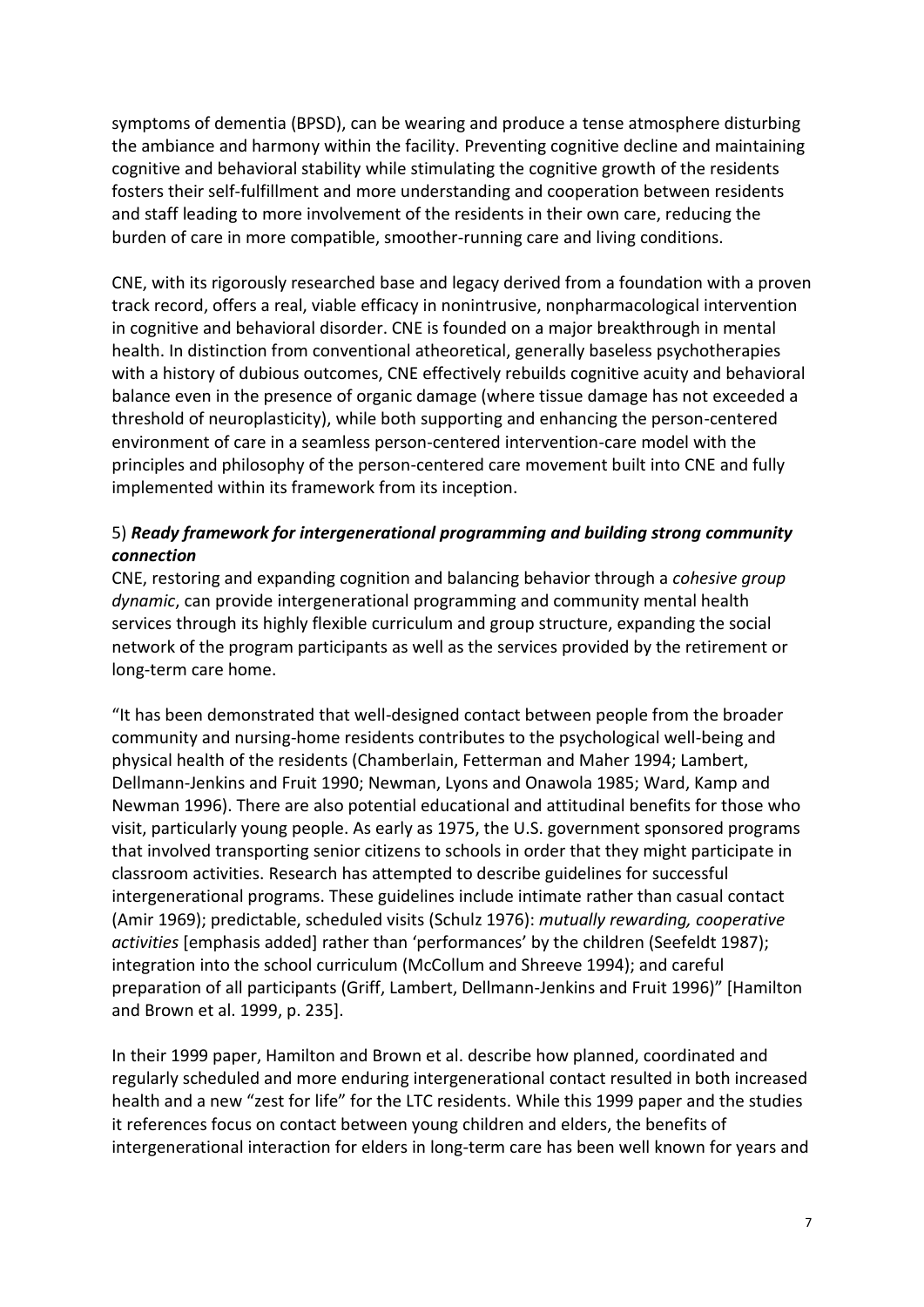more recently great attention has been directed at sustained contact between young adults and elders, for example, in such experiments as intergenerational living where the LTC doubles as a student dormitory (Jansen 2015).

While the experiments reported by Jansen have been highly successful to-date, there still remains the lack of an integrated person-centered orientation dedicated to directly addressing cognitive and behavioral disorder in a stable, on-going, structured program of prevention and remediation.

CNE fluidly solves this problem as well as perfectly matching the general guidelines for successful, efficacious intergenerational programming as suggested in the Hamilton and Brown et al. 1999 paper. The CNE curriculum, centered on an enriched environment and engaged through a cohesive group dynamic, combines the constancy of a well-formulated structural base with an enormous flexibility in curriculum content and procedural arrangement designed for tailoring to specific circumstances. The basic CNE structure consists of placing CNE program participants in stable groups of 6-8 individuals who interact interdependently in a group dynamic in a prescribed schedule of specific activities and learning situations.

It is in this group dynamic that participants learn to value each other's input as well as their own – where success in learning and accomplishing tasks, and engagement and enjoyment of the moment are products of group and individual effort, leading to growth of the individual and the group, to self-confirmation, bonding with others, identification with the group and sense of belonging. It is these interactions in the group dynamic in an on-going CNE program that, paraphrasing the guidelines stated in Hamilton and Brown et al. 1999, provide "intimate rather than casual contact," "predictable, scheduled interaction," "mutually rewarding, cooperative activities," "integration within an ongoing curriculum" and "careful preparation of all participants," the latter as an inherent component of the CNE group structure and its dependence on the cooperation, constructive feedback and planning that constitutes teamwork.

Taking full advantage of the flexibility built onto the CNE framework, CNE group activities can be tailored to include individuals from the surrounding community (hereinafter referred to as "nonresidents") as stable group members. Nonresident members may include those seeking recovery from cognitive or behavioral disorder, those seeking to build stronger brain and cognitive reserves for the prevention of dementia or other cognitive and behavioral disorder, or volunteers who simply wish to participate in the activities designed to help elders in long-term care to rebuild their cognitive faculties, expand their social networks and enjoy life.

Nonresident participants may include a wide range of ages, with the group dynamic and activities tailored to specific situations, such as an orientation whereby the elders in a group that includes a child or children act as mentors for specific activities within the group or the elders assuming roles as surrogate grandparents in a dynamic that emphasizes bonding, or a group dynamic that switches mentor roles between young adults and elders. Group composition can be periodically varied in different activities to give both residents and nonresidents a rich range of experience in wider opportunities for social networking and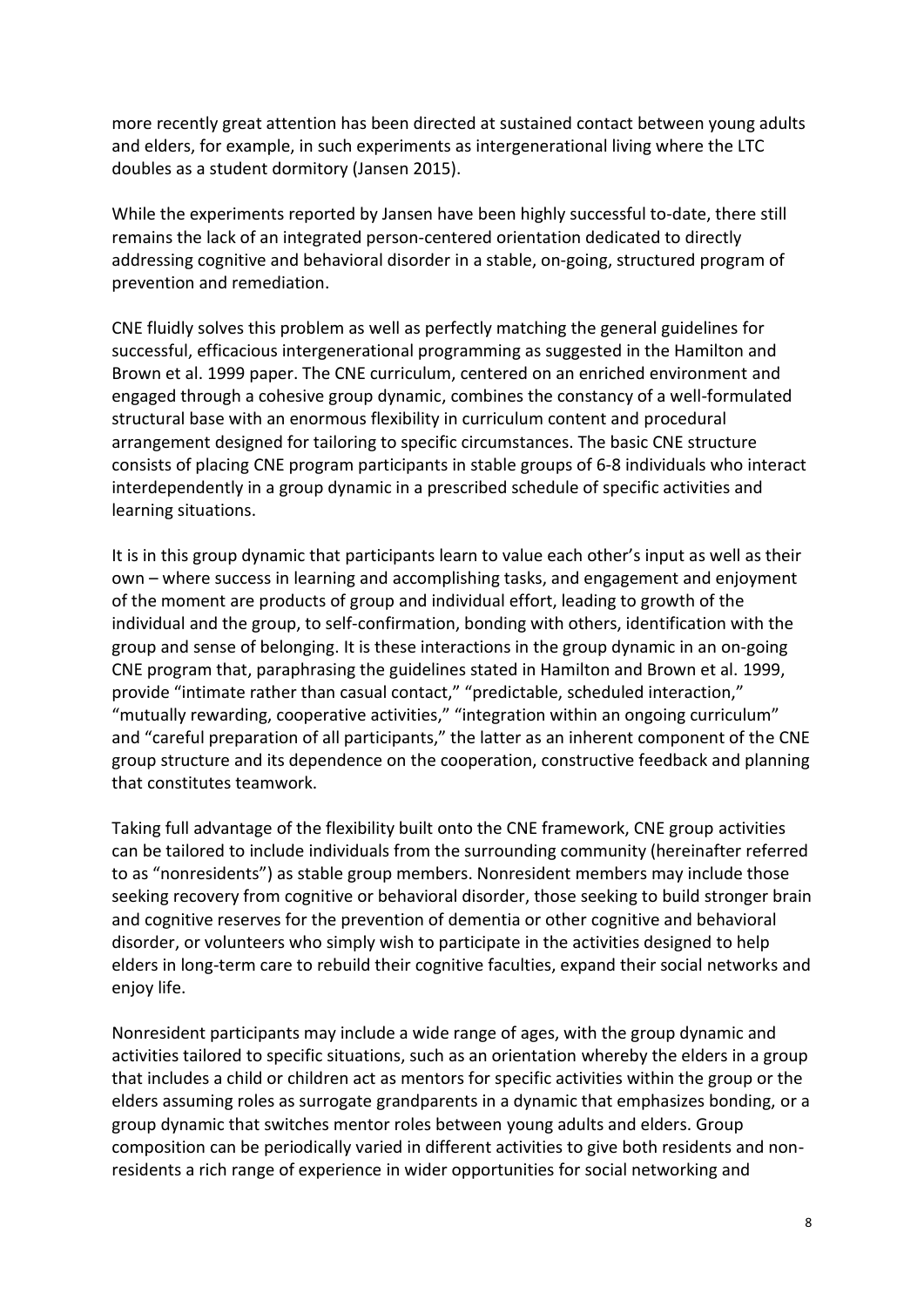interpersonal interactions. LTC vacancies and respite beds can be put to use in providing full accommodation for fixed periods for nonresidents requiring a more complete absorption within the enriched environment in recovering from cognitive and behavioral disorder, or an LTC may find that is to its advantage to expand in dedicating more resources for nonresident fixed-period accommodation as a major community center for mental health in CNE programs that bring youth, community and LTC residents together in closer and more enduring interaction.

Together, in a seamlessly integrated enriched environment, the person-centered care approach and CNE can end the tyranny of the distorted medical model that pathologizes behavior and stigmatizes individuals, and instead promote new life, dignity, selfhood, meaning and self-fulfillment to those residing in a long-term care home, in turn giving a new vibrancy to the LTC as well as a new important role as an intergenerational community center and major community resource for the provision of mental health services.

#### **Bibliography**

Aday R, Aday K, Arnold J & Bendix S. 1996. Changing children's perceptions of the elderly: The effects of intergenerational contact. *Gerontology & Geriatrics Education* 16(3): 37-51.

Agbayani-Siewert P, Takeuchi DT & Pangan RW. 1999. Mental illness in a multicultural context. In Carol S. Aneschensal and Jo C. Phelan (Eds.), *Handbook of the sociology of mental health* (pp. 19-36). New York: Kluwer Academic/Penum Publishers.

American Psychiatric Association. 2013. *Diagnostic and statistical manual of mental*  disorders. (5<sup>th</sup> ed.). Arlington, VA: American Psychiatric Association.

\_\_\_. 2000. *Diagnostic and statistical manual of mental disorders*. (4th ed., Test Revision). Washington, DC: American Psychiatric Association.

Amir Y. 1969. Contact hypothesis in ethnic relations. *Psychological Bulletin* 71(5): 319-42. Appelbaum P. 2017. Moving toward the future in the diagnosis of mental disorders.

*Psychological Science in the Public Interest* 18(2), 67-71. doi: 10.1177/1529100617727267.

Association for Psychological Science. 2017. Understanding mental disorder through a scientific lens. *ScienceDaily* online. Last accessed 20/01/2018.

<https://www.sciencedaily.com/releases/2017/12/171207182517.htm>

- Barsky, Allan. 2015. DSM-5 and the ethics of diagnosis. *The New Social Worker* online. Last accessed 20/01/2018. [http://www.socialworker.com/feature-articles/ethics](http://www.socialworker.com/feature-articles/ethics-articles/dsm-5-and-ethics-of-diagnosis/)[articles/dsm-5-and-ethics-of-diagnosis/.](http://www.socialworker.com/feature-articles/ethics-articles/dsm-5-and-ethics-of-diagnosis/)
- Blundo, Robert. 2015. Neuroscience and future social work curriculums. *The New Social Worker* online. Last accessed 20/01/2018[. http://www.socialworker.com/feature](http://www.socialworker.com/feature-articles/practice/neuroscience-and-future-social-work-curriculums/)[articles/practice/neuroscience-and-future-social-work-curriculums/.](http://www.socialworker.com/feature-articles/practice/neuroscience-and-future-social-work-curriculums/)

Bodenheimer, Danna. n.d. Real world clinical social work blog: The chicken, the egg, and the DSM. *The New Social Worker* online. Last accessed 20/01/2018. [http://www.socialworker.com/feature-articles/real-world-clinical-sw/real-world-clinical](http://www.socialworker.com/feature-articles/real-world-clinical-sw/real-world-clinical-social-work-blog-chicken-egg-dsm/)[social-work-blog-chicken-egg-dsm/](http://www.socialworker.com/feature-articles/real-world-clinical-sw/real-world-clinical-social-work-blog-chicken-egg-dsm/)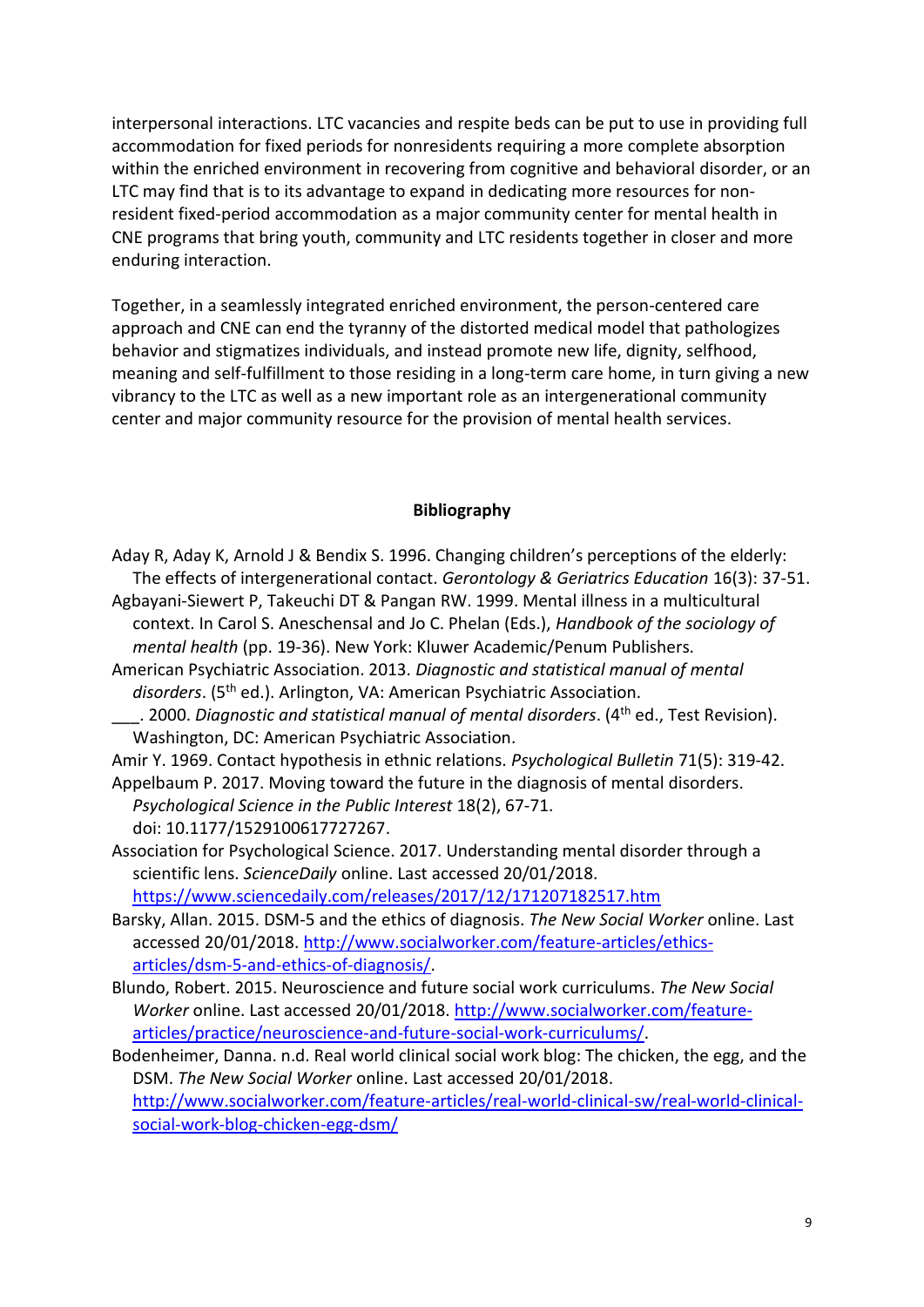- Clark LA, Cuthbert B, Lewis-Fernández R, Narrow W & Reed G. 2017. [Three approaches to](http://journals.sagepub.com/doi/full/10.1177/1529100617727266)  [understanding and classifying mental disorder: ICD-11, DSM-5, and the National Institute](http://journals.sagepub.com/doi/full/10.1177/1529100617727266)  [of Mental Health's Research Domain C](http://journals.sagepub.com/doi/full/10.1177/1529100617727266)riteria (RDoC). *Psychological Science in the Public Interest* 18(2), 72-145. doi: 10.1177/1529100617727266.
- Chamberlain VM, Fetterman E, & Maher M. 1994. Innovation in elder and child care: An intergenerational experience. *Educational Gerontology* 20(2): 193-204.
- Cooper, Rachel. 2004. What is wrong with the D.S.M? *History of Psychiatry* 15(1): 5-25.
- Greenfeld, Liah. 2013. The real trouble with DSM-5: Are its problems hereditary? *Psychology Today* online, The Modern Mind. Last accessed 19/01/2018. [https://www.psychologytoday.com/blog/the-modern-mind/201305/the-real-trouble](https://www.psychologytoday.com/blog/the-modern-mind/201305/the-real-trouble-dsm-5)[dsm-5.](https://www.psychologytoday.com/blog/the-modern-mind/201305/the-real-trouble-dsm-5)
- Griff M, Lambert D, Dellmann-Jenkins M & Fruit D. 1996. Intergenerational activity analysis with three groups of older adults: Frail, community living, and Alzheimer's. *Educational Gerontology* 22(6): 601-12.
- Hamilton G, Brown S, Alonzo T, Glover M, Mersereau Y & Wilson P. 1999. Building community for the long term: An intergenerational commitment. *The Gerontologist* 39(2): 235-8.
- Insel, Thomas. 2013. Transforming diagnosis. *The National Institute of Mental Health* online blog, 29 April. Last accessed 20/01/2018.

[https://www.nimh.nih.gov/about/directors/thomas-insel/blog/2013/transforming](https://www.nimh.nih.gov/about/directors/thomas-insel/blog/2013/transforming-diagnosis.shtml)[diagnosis.shtml.](https://www.nimh.nih.gov/about/directors/thomas-insel/blog/2013/transforming-diagnosis.shtml)

- Jansen, Tiffany R. 2015. The nursing home that's also a dorm. *CityLab* online. Last accessed 19/07/2018. [https://www.citylab.com/equity/2015/10/the-nursing-home-thats-also-a](https://www.citylab.com/equity/2015/10/the-nursing-home-thats-also-a-dorm/408424/)[dorm/408424/.](https://www.citylab.com/equity/2015/10/the-nursing-home-thats-also-a-dorm/408424/)
- Kirk, Stuart A & Kutchins, Herb. 1988. Deliberate misdiagnosis in mental health practice. *Social Service Review* 62(2): 225-37. doi: 10.1086/644544.
- Kutchins, Herb & Kirk, Stuart A. 1997. *Making us crazy: DSM: the psychiatric bible and the creation of mental disorders*. New York: Free Press.
- Lambert DJ, Dellmann-Jenkins M & Fruit D. 1990. Planning for contact between the generations: An effective approach. *The Gerontologist* 30(4): 553-6.
- Lane, Christopher. 2013. The NIMH withdraws support for DSM-5: The latest development is a humiliating blow to the APA. *Psychology Today* online, Side Effects. Last accessed 22/01/2018. [https://www.psychologytoday.com/blog/side-effects/201305/the-nimh](https://www.psychologytoday.com/blog/side-effects/201305/the-nimh-withdraws-support-dsm-5)[withdraws-support-dsm-5.](https://www.psychologytoday.com/blog/side-effects/201305/the-nimh-withdraws-support-dsm-5)
- McCollum S & Shreeve W. 1994. Young and old making a difference. *Early Child Development and Care* 99(1): 103-12.
- National Institute of Mental Health (NIMH). 2017. Different approaches to understanding and classifying mental disorders. *NIMH Science News* online. Last accessed 20/01/2018. [https://www.nimh.nih.gov/news/science-news/2017/different-approaches-to](https://www.nimh.nih.gov/news/science-news/2017/different-approaches-to-understanding-and-classifying-mental-disorders.shtml)[understanding-and-classifying-mental-disorders.shtml.](https://www.nimh.nih.gov/news/science-news/2017/different-approaches-to-understanding-and-classifying-mental-disorders.shtml)
- Newman S, Lyons CW & Onawola RS. 1985. The development of an intergenerational service-learning program at a nursing home. *The Gerontologist* 25(2): 130-3.
- Pickersgill, Martyn D. 2014. Debating DSM-5: Diagnosis and the sociology of critique. *Journal of Medical Ethics* 40(8): 521-5. [https://jme.bmj.com/content/40/8/521.](https://jme.bmj.com/content/40/8/521)